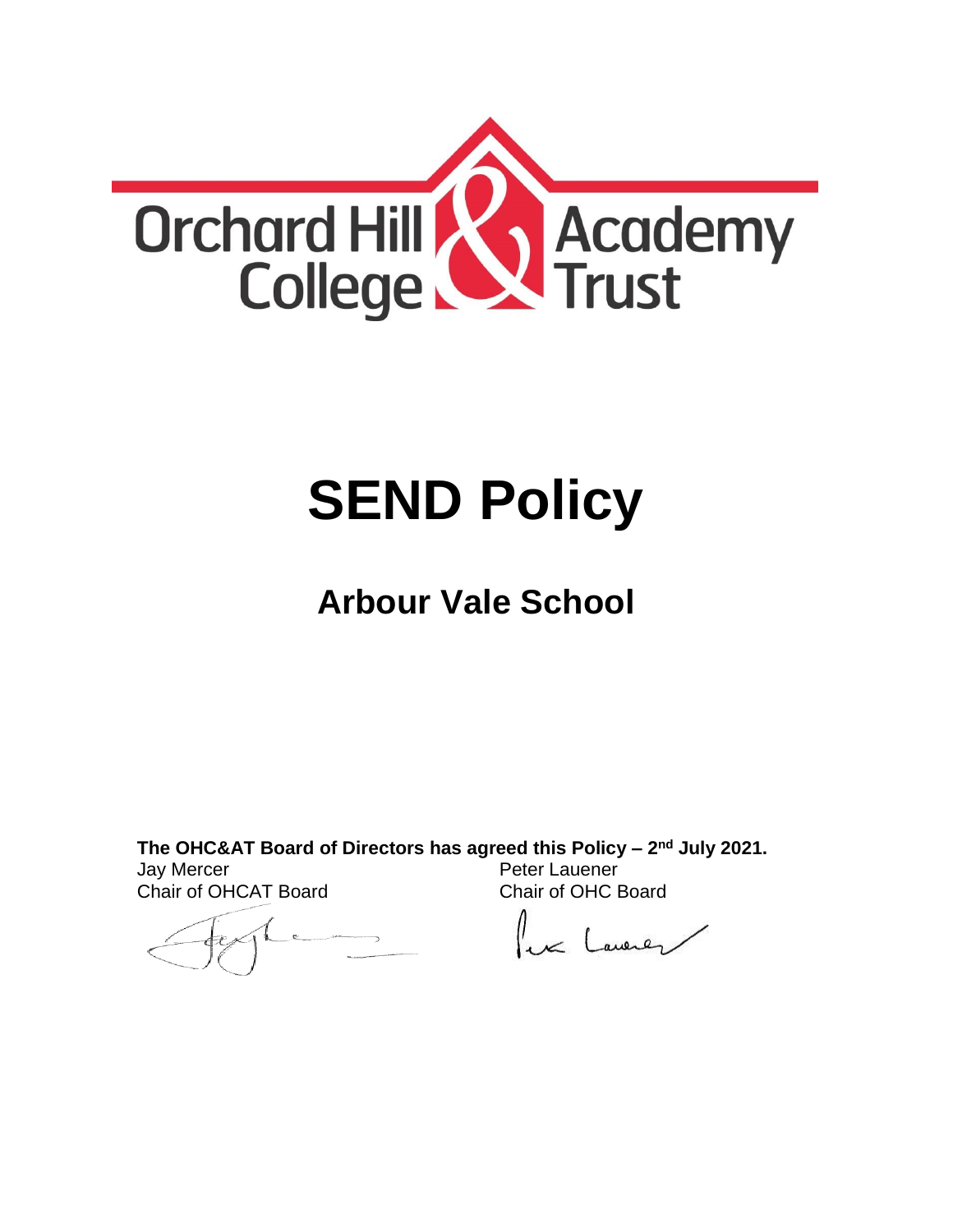



### **ARBOUR VALE SCHOOL SPECIAL EDUCATIONAL NEEDS AND DISABILITIES POLICY**

#### **INTRODUCTION**

Orchard Hill College and Academy Trust (OHC&AT) is committed to providing outstanding educational opportunities for all our pupils and students. OHC&AT is a family of providers, comprising Orchard Hill College (OHC) and Orchard Hill College Academy Trust (OHCAT), which works for mutual benefit. OHC&AT is proud of its diverse community of pupils/students, apprentices, staff, families and other stakeholders and is committed to maintaining excellence in teaching and learning by ensuring there is equality of opportunity for all, fostered in an environment of mutual respect and dignity.

It is recognised that the 1996 Education Act, the Children and Families Act 2014 and the 2014 SEND Code of Practice are valuable sources of structure and guidance in developing systems and processes which will help to ensure that the needs of all pupils at Arbour Vale School are met.

#### **PRINCIPLES**

Every teacher at Arbour Vale School is considered to be a teacher of Special Educational Needs and Disabilities (SEND), whose role is to plan and develop the curriculum to take account of individual differences and secure good progress. Similarly, while we operate a portfolio governance system, every governor on our Local Governing Body (LGB) is considered to be a governor of SEND and is therefore expected to work with the school leadership to ensure that every pupil is supported to achieve their maximum potential. More information about our governors can be found on the Governance page of the school website.

The Governors, Senior Leadership Team and staff at Arbour Vale School are fully committed to the ideal of maximising the potential of our pupils by meeting their individual needs. We adhere to the following principles:

- Pupils are entitled to have access to a broad, balanced and relevant curriculum. The curriculum must be well-matched and appropriately differentiated to their individual needs and underpinned by specialist approaches and strategies to address those needs.
- Pupils must have free access to the school buildings and facilities so that they can be treated equitably irrespective of their disabilities.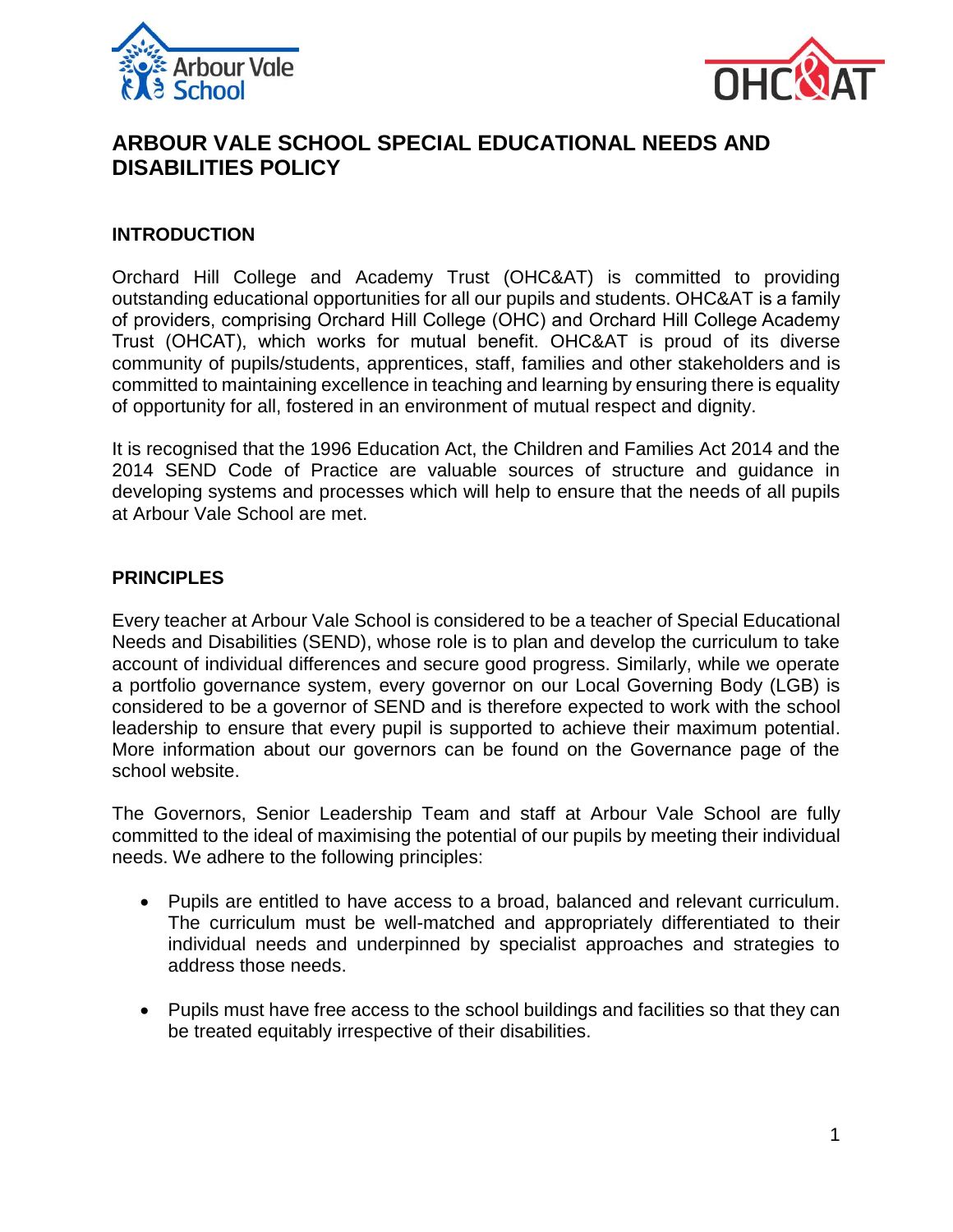



- Pupils within the Academy are regarded and treated as unique individuals who must be given the opportunity to excel and experience achievement, which will be recognised and celebrated.
- Pupils benefit most when their individual needs and starting points are clearly identified in a proactive manner, so that programmes of intervention can be effectively planned implemented, monitored and reviewed.
- The personal development and academic areas of the curriculum are managed in such a way as to ensure that the participation of pupils in their own learning is maximised and to enable them to fully achieve their potential.
- Working in partnership with parents, carers and families is key to supporting the needs of pupils.
- A multi-disciplinary and inter-agency approach involving the expertise and resources of outside partners is essential when working with pupils whose individual needs are additional and complex.

#### **AIMS**

As a specialist provider, teaching students with SEND is the core business of Arbour Vale School. We structure our approach to the individual needs as set out in the Education Health and Care Plan (EHCP) through a pathway model in school.

All pupils at Arbour Vale School will have an EHCP with identified needs, provision stated and goals/outcomes outlined. Any changes to this will be identified by the classroom teacher and then conveyed to the SENDCo/LA as appropriate. Annual reviews will action statutory changes.

We will aim to:

- Ensure that all pupils at the Academy receive appropriate teaching and support which takes into account their SEND.
- Ensure that tasks and activity are well-matched and differentiated where necessary and that teaching methods and practice are regularly reviewed to ensure that they remain appropriate and relevant to the needs of the individual.
- Involve pupils and families in decisions regarding education and the meeting of the pupils' needs, to support them to promote learning and development and planning for their future.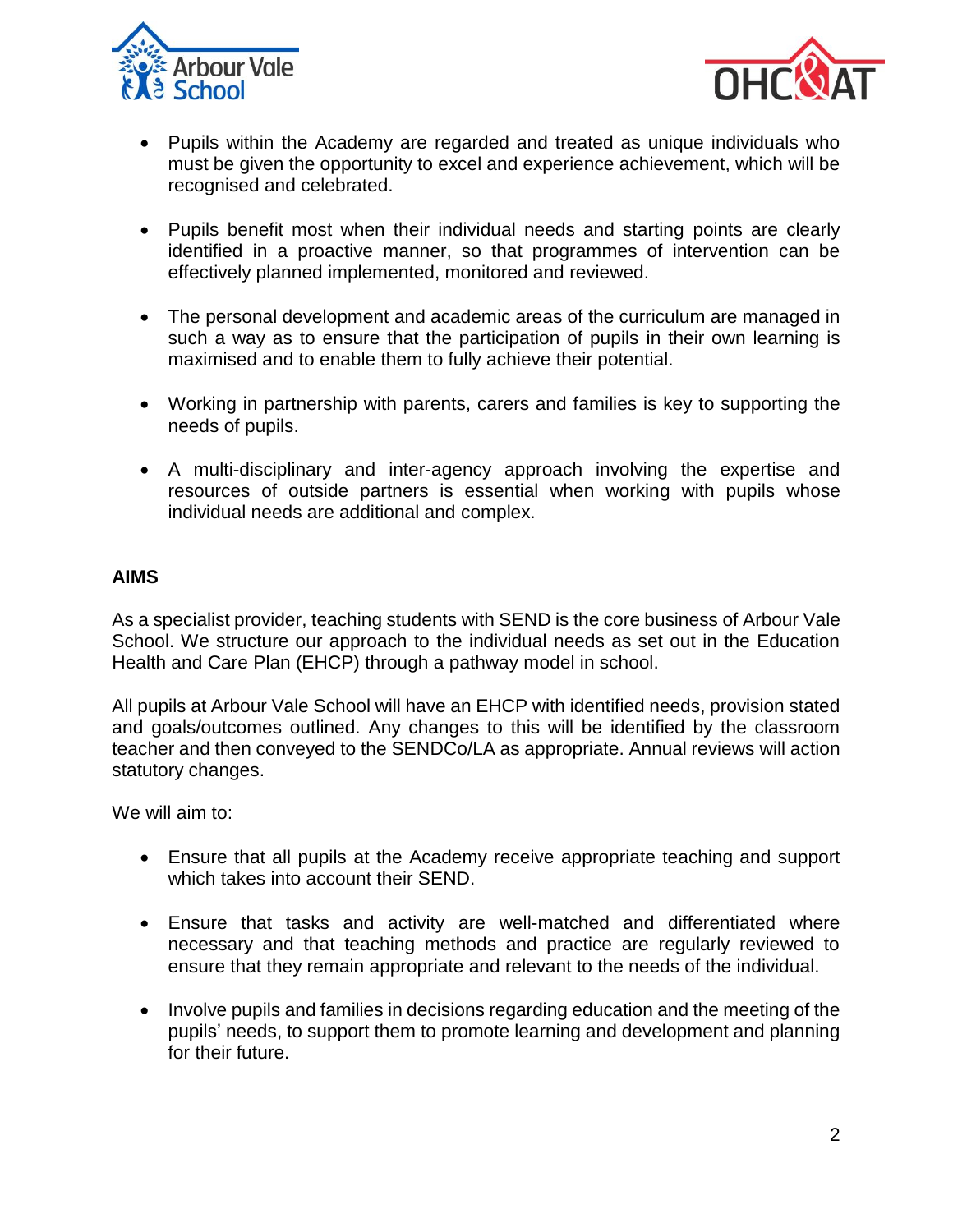



- Ensure that resources available to the Academy (including financial, staffing, technical and advisory) are deployed appropriately and effectively to meet pupils' needs.
- Liaise effectively with individuals and organisations who have an interest in, or are able to make a positive contribution towards, pupils' lives.
- Work with OHC&AT to ensure that staff are able to access a programme of specialised continuing professional development (CPD) appropriate to their role and career pathway, and ensure that staff participate in such training and development in order to enhance and update their skills in meeting the needs of pupils with SEND.
- Ensure that the obligations of the Academy are met in respect of the Children and Families Act 2014 in accordance with the SEND Code of Practice.
- Work collaboratively with the multidisciplinary team such as therapists and medical professionals and agencies to support the development and wellbeing of the whole person.

#### **ADMISSIONS**

Arbour Vale School is a special school, therefore all pupils will have an EHCP or Statement (historic). For further details, please refer to our admissions procedure.

#### **TRANSITION**

OHC&AT recognises that transition into and out of a special school at any point can be a sensitive experience for pupils and families; for many, this may be their first special school placement and thus an additional source of stress and anxiety that requires careful management. Arbour Vale School makes clear transition points integral to curriculum delivery to ensure that our young people experience key transitions as appropriate.

Arbour Vale School will support transition out of the school sensitively and in line with the needs of the young person and their family, working collaboratively with any forward destination to ensure that the next step of their learning or employment is relevant, sustainable and carefully managed.

#### **STAFF TRAINING**

Arbour Vale School operates a dedicated staff training programme with CPD linked to identified individual and organisational priorities, including SEND-specific training.